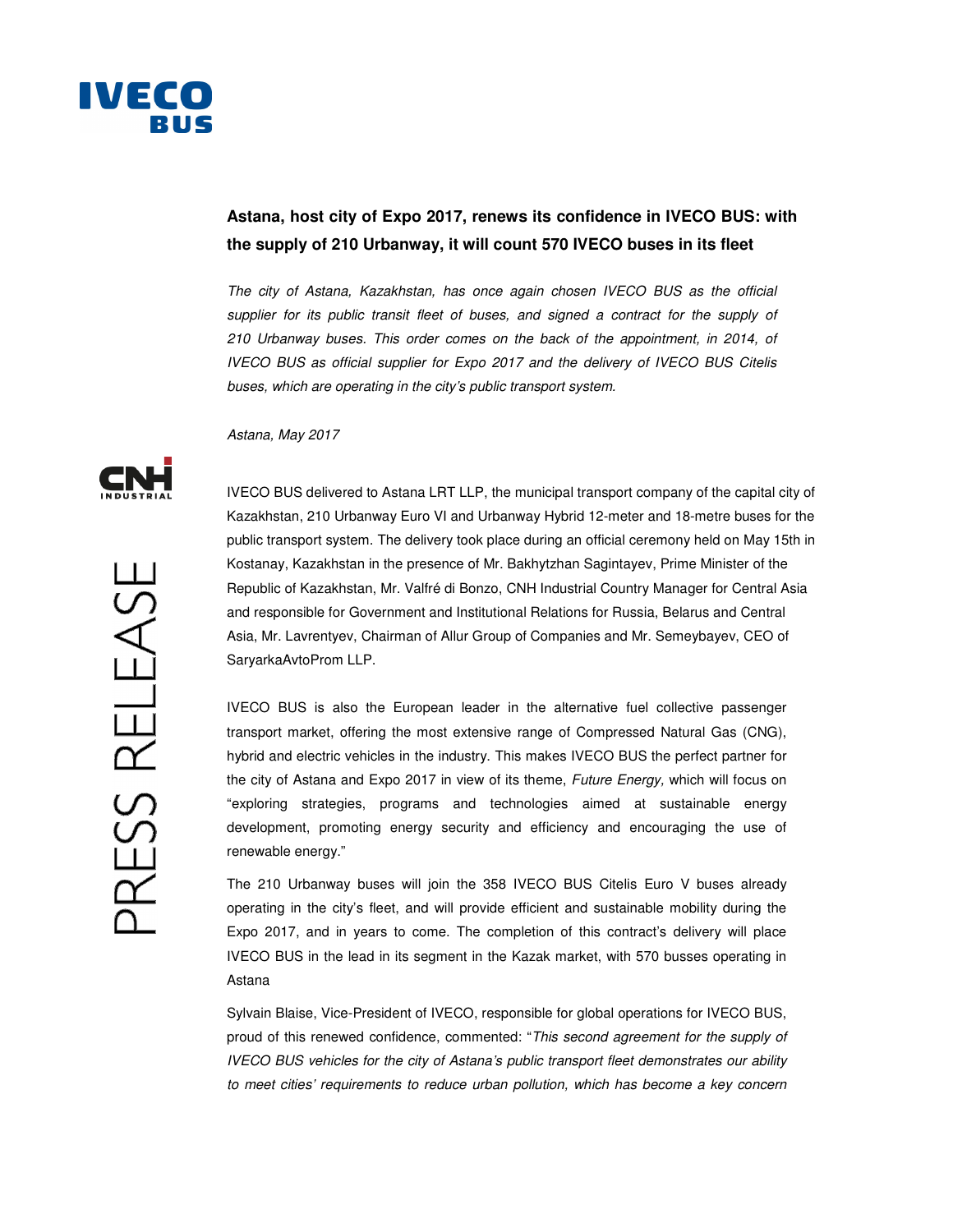

for public authorities around the world. IVECO BUS is proving to be the ideal partner for cities aiming to develop a modern, efficient public transport system that respects the environment and the health of their inhabitants".

The Urbanway Hybrid buses use up to 30% less fuel than conventional buses. They reduce  $CO<sub>2</sub>$  emissions by 33% and nitrogen oxide (NOx) by 40% compared to diesel buses. This means 25 tons less  $CO<sub>2</sub>$  every year for a standard bus and 37 tons for an articulated bus – that's more than twice the tare weight of each vehicle.

The Urbanway Hybrid buses combine an electric traction system with a Euro VI internal combustion engine and a latest-generation lithium-ion battery pack. A smart power management system optimizes fuel consumption and emissions during movement, while excess braking energy is preserved in a storage system. The benefits of these buses include the "Arrive & Go" function that allows for 100% electric operation when approaching and leaving bus stops. It also temporarily disables the generator, eliminating vibration and reducing noise levels by more than 50%. The result is a completely silent and emissions-free approach and departure from bus stops.

IVECO BUS's hybrid technology has proved to be extremely successful, and this 'citizen friendly' transport solution has been adopted by cities such as Madrid, Milan and Paris for their public transport systems, positioning the brand as leader in Europe's sustainable bus market.

The Urbanway buses are the first from IVECO BUS to feature its breakthrough HI-SCR Euro VI technology, which does not use Exhaust Gas Recirculation, maintaining the vehicles' excellent fuel efficiency. This low-floor city bus integrates the new IVECO Tector 7 and IVECO Cursor 9 engines on a fully redesigned structure that combines superior resistance and weight reduction.

The 210 Urbanway buses will be manufactured at the IVECO BUS plant in Annonay, France, while the final assembly will be made in Kostanay at the plant of IVECO BUS's partner and distributor SaryarkaAutoProm (SAP), who will also provide technical and service support to the Astana bus fleet, ensuring the most efficient and sustainable performances.